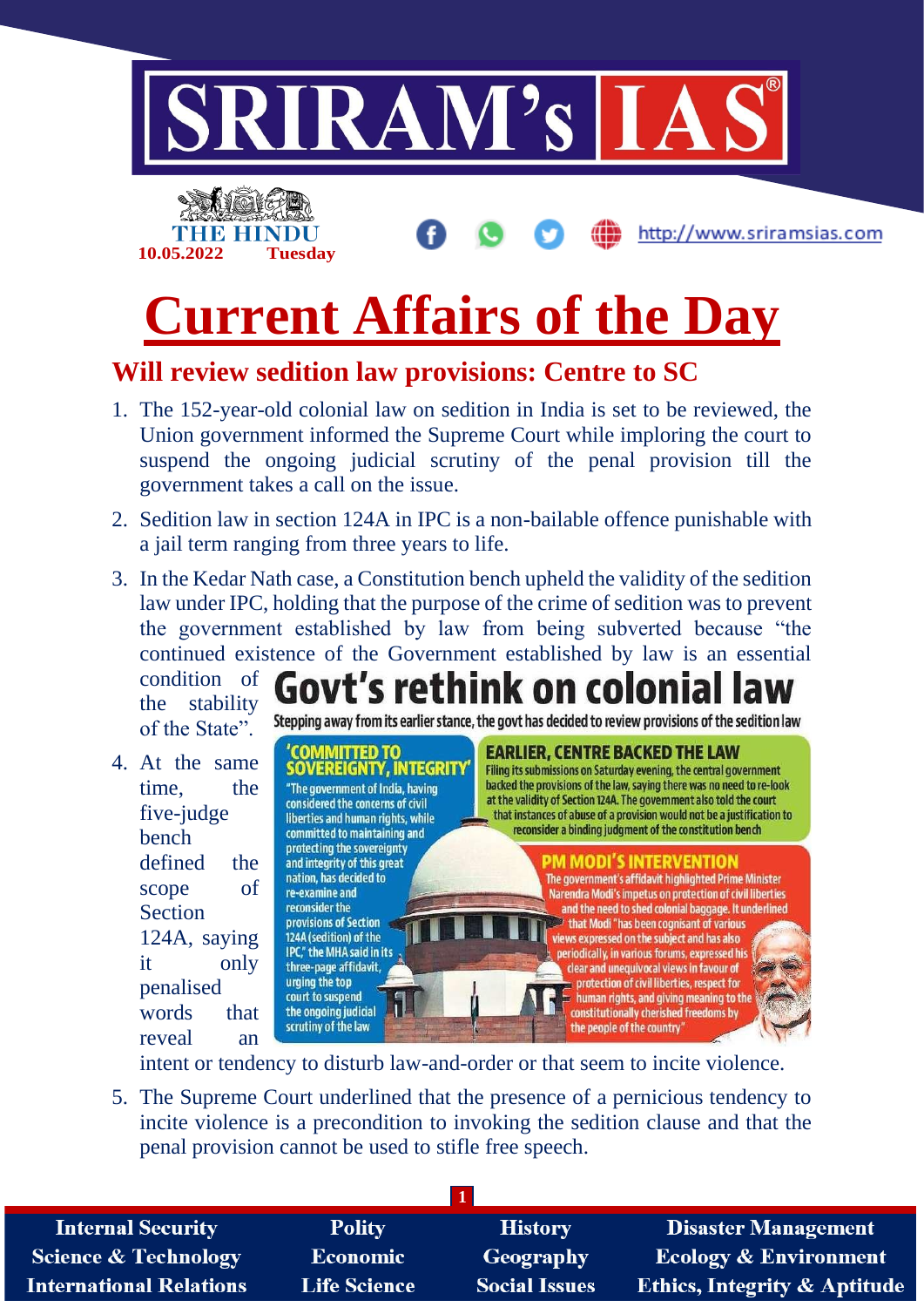

# **Govt to reconsider minority tag for Hindus in some states**

1. The Union government will initiate a "wide consultation" with states and other stakeholders to examine a plea as to whether Hindus can be granted minority status in states where their numbers are less than those of other communities, an affidavit filed by the Centre in the Supreme Court said.

**10.05.2022 Tuesday**

- 2. Under the National Commission for Minorities (NCM) Act, the central government has notified only six communities, namely Christians, Sikhs, Muslims, Buddhists, Parsis and Jains, as minorities at the national level.
- 3. The National Commission for Minorities Educational Institutions (NCMEI) Act entitles the six communities notified under the NCM Act to establish and administer educational institutions of their choice.



**Internal Security Science & Technology International Relations** 

**Polity** Economic **Life Science** 

**History** Geography **Social Issues** 

**Disaster Management Ecology & Environment Ethics, Integrity & Aptitude** 

http://www.sriramsias.com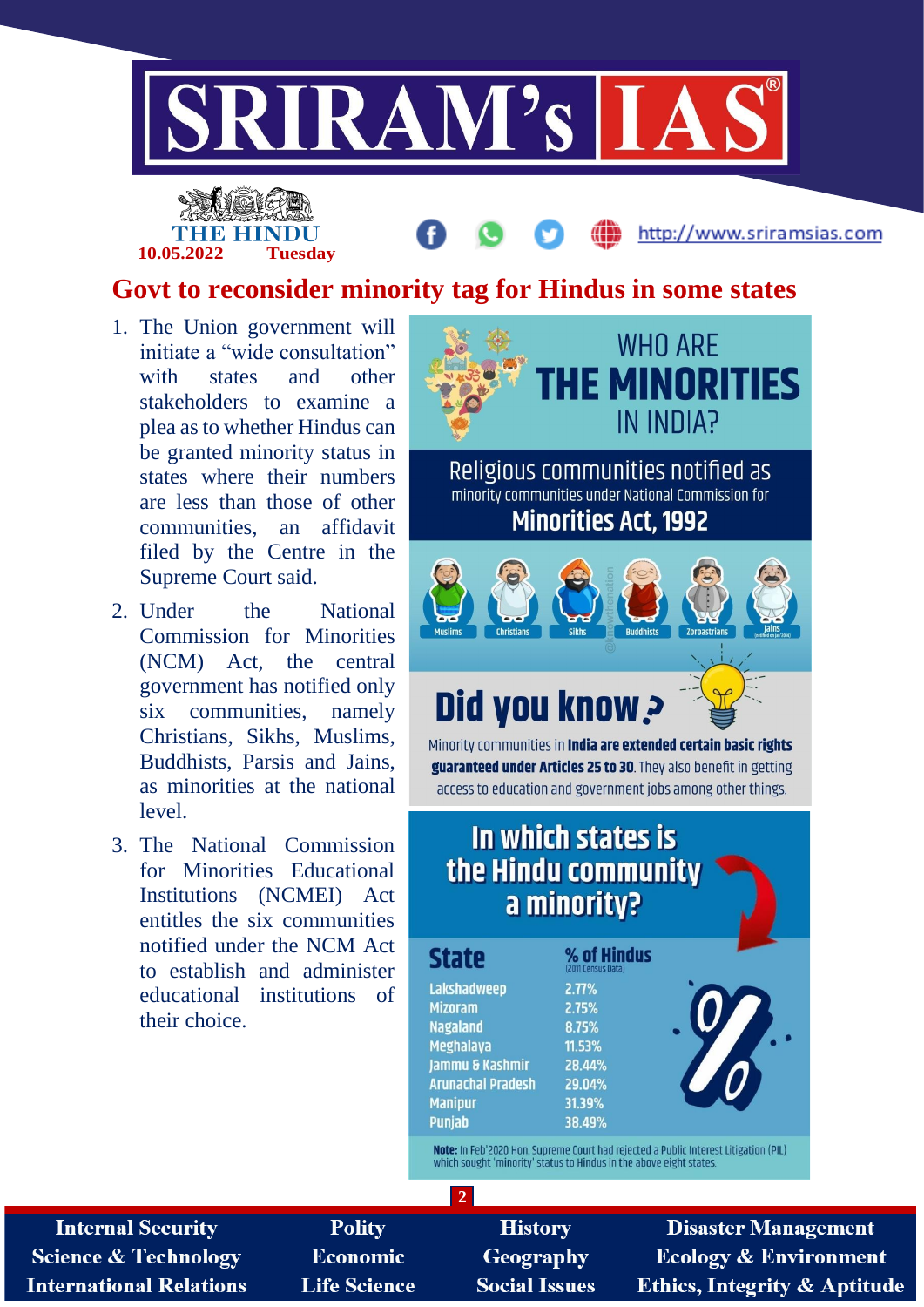

# India is majority Hindu, but religious minorities have sizable populations

India's adult population by religion (2011 census)



Note: Based on adults ages 18 and older, excluding the union territories of Andaman and Nicobar Islands and Lakshadweep. Source: Census of India, 2011.

"Religion in India: Tolerance and Segregation"

#### **PEW RESEARCH CENTER**

| <b>Internal Security</b>       | <b>Polity</b>       | <b>History</b>       | <b>Disaster Management</b>       |
|--------------------------------|---------------------|----------------------|----------------------------------|
| Science & Technology           | Economic            | <b>Geography</b>     | <b>Ecology &amp; Environment</b> |
| <b>International Relations</b> | <b>Life Science</b> | <b>Social Issues</b> | Ethics, Integrity & Aptitude     |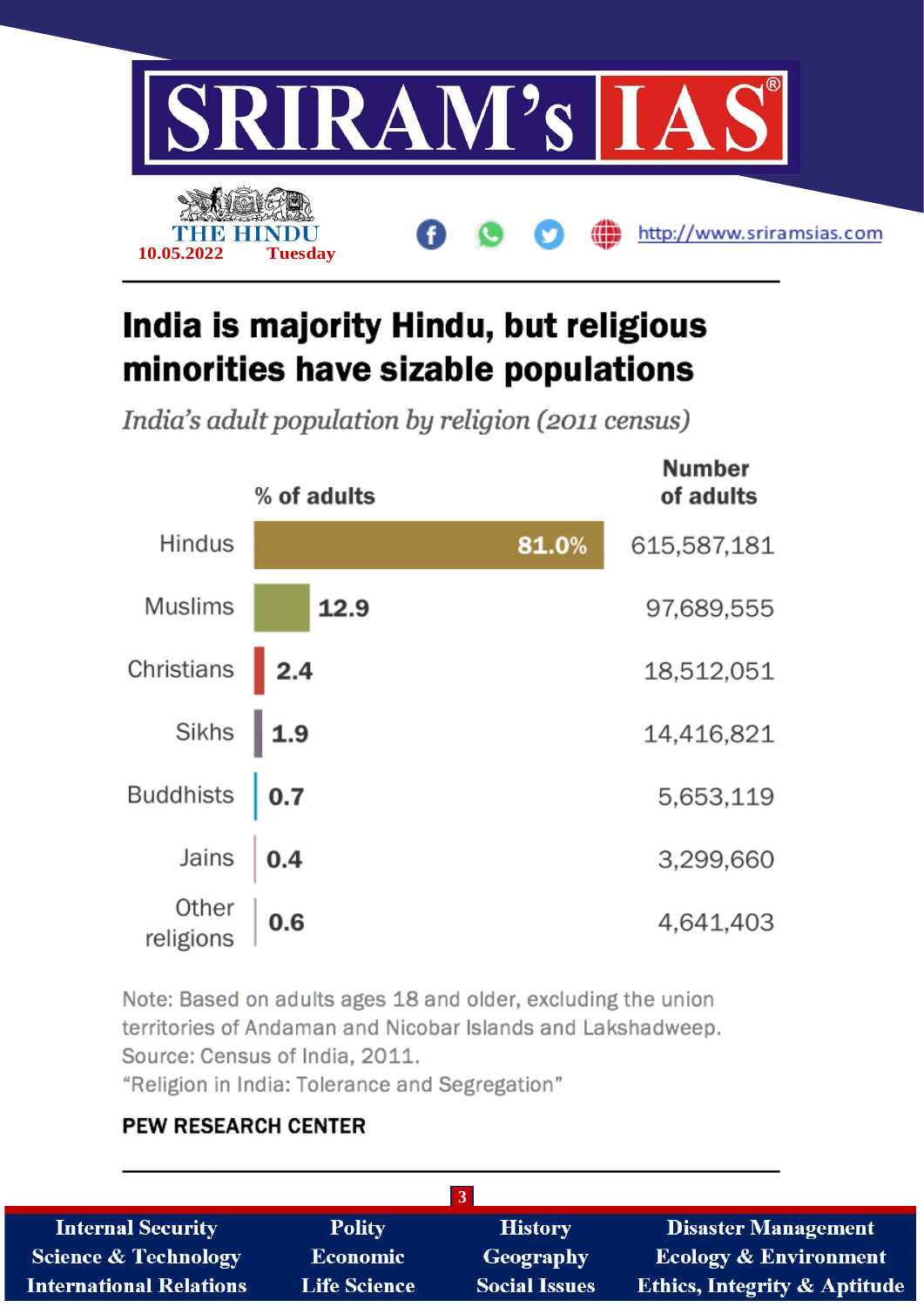

## **Extend health cover to the 'missing middle'**

- 1. The National Health Authority plans to extend health insurance coverage under the Ayushman Bharat Pradhan Mantri Jan Arogya Yojna (ABPM-JAY) to gig workers who earn between ₹15,000 and ₹25,000 per month.
- 2. This scheme, if operationalised, will be a welcome step because the economy is moving from permanent employer-employee relationships to on-demand employer-employee relationships, and many employees cannot access health coverage since they fall in what the Niti Aayog calls the "missing middle" category, a broad group of 400 million Indians who work in agriculture and non-farm sectors and are positioned between the deprived poorer sections and the relatively well-off who can access insurance products.
- 3. The need to cover this category is essential because the nature of their work is often subject to occupational hazards.
- 4. Without insurance coverage and a robust public health system that forces them to make out-of-pocket expenditures, even a small health-related incident can impoverish families.
- 5. Insurance can provide protection against such shocks, which may have intergenerational impacts because households try different coping strategies reducing food consumption, pulling children out of school, dissaving, borrowing, and selling assets — to offset health-related expenditures.

The increasing cost of quality health care has made insurance imperative. Therefore, along with developing products that target the "missing middle", the government must also invest in awareness building on insurance products, identify these new customers, and devise a strategy that focuses distinctly on the segment.

### **Why it is critical to make semiconductors in India**

- The global semiconductor manufacturing ecosystem is extremely complex and interlinked. Supply chain disruptions since the onset of Covid-19 resulted in a steep drop in chip production and supply.
- This caused a dip in the manufacturing of all devices, appliances and equipment ranging from automotive, space satellites, household, defence and

| <b>Internal Security</b>        | <b>Polity</b>       | <b>History</b>       | <b>Disaster Management</b>              |
|---------------------------------|---------------------|----------------------|-----------------------------------------|
| <b>Science &amp; Technology</b> | Economic            | Geography            | <b>Ecology &amp; Environment</b>        |
| <b>International Relations</b>  | <b>Life Science</b> | <b>Social Issues</b> | <b>Ethics, Integrity &amp; Aptitude</b> |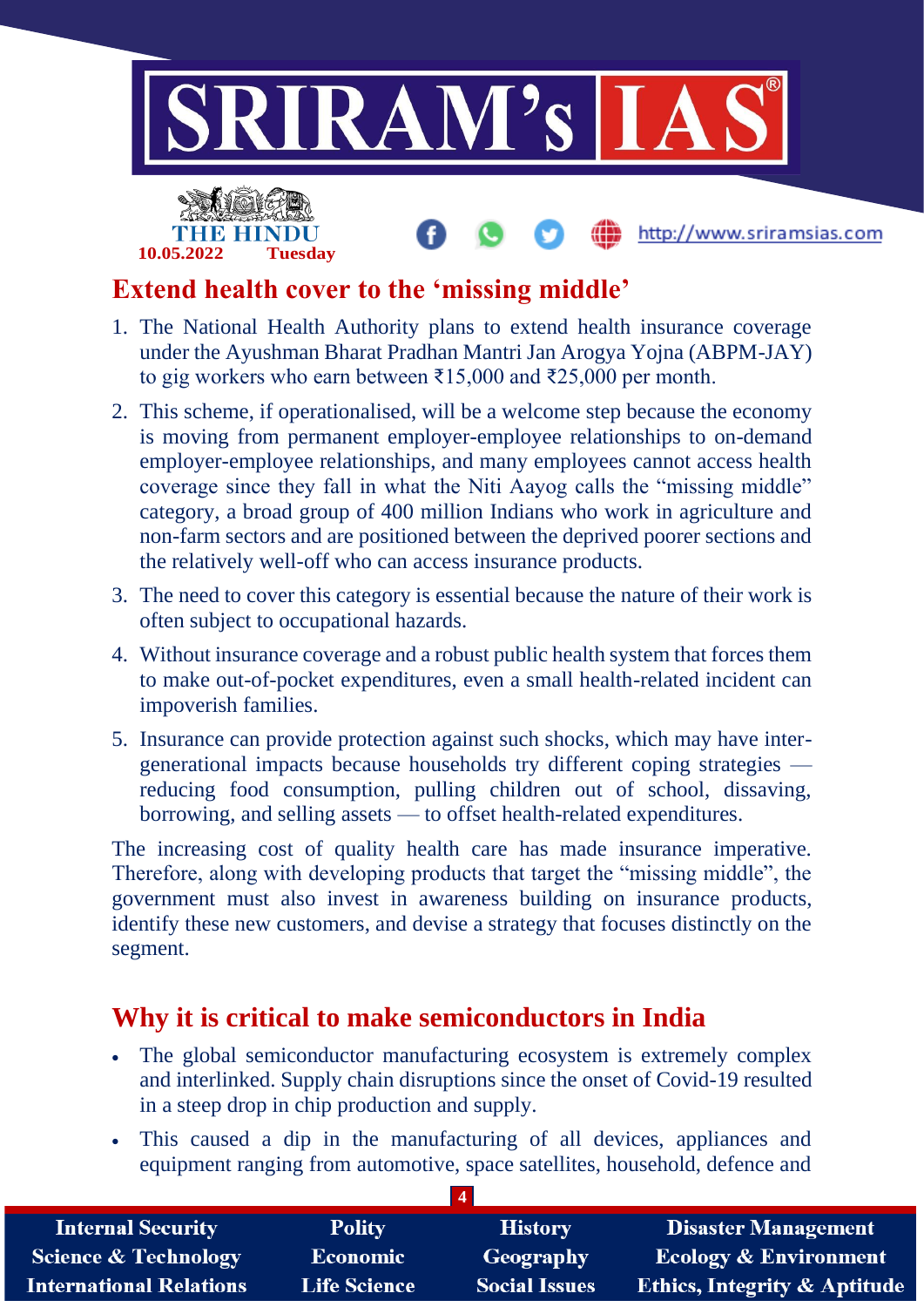



health care equipment across the globe. The chip shortage played a decisive role in the pandemic-induced economic contraction.

- After a brief period of recovery, the ongoing conflict in Ukraine is again creating conditions that may interrupt the global chip supply. This is because Russia is the supplier of nearly 40% of the world's palladium, a critical raw material in chip production, and Ukraine supplies 70% of neon, a gas used in a process called photolithography that fabricates integrated circuits.
- Taiwan, seen by many military and geopolitical analysts to be a future theatre of great power conflict, accounts for over half the global chip supply and over 90% of the market share for the most advanced chips.

#### **Need for Independence in Semiconductor manufacturing:**

- 1. At the moment, our semiconductor demand is fully met through imports, and the consumption is projected to cross \$110 billion, even higher than our current oil imports, by 2030. Domestic production would greatly ease our trade deficit.
- 2. Microchips will remain an unavoidable mainstay in every electronic device including critical defence, space and communication equipment. Indigenous products greatly reduce the threat of backdoor espionage, a very common, and difficult-to-discern practice in the global hardware market.



http://www.sriramsias.com

3. Successful execution of our semiconductor policy is, therefore, vital for India to achieve its long-term economic, security and strategic objectives with autonomy.

| <b>Internal Security</b>        | <b>Polity</b>       | <b>History</b>       | <b>Disaster Management</b>              |
|---------------------------------|---------------------|----------------------|-----------------------------------------|
| <b>Science &amp; Technology</b> | <b>Economic</b>     | <b>Geography</b>     | <b>Ecology &amp; Environment</b>        |
| <b>International Relations</b>  | <b>Life Science</b> | <b>Social Issues</b> | <b>Ethics, Integrity &amp; Aptitude</b> |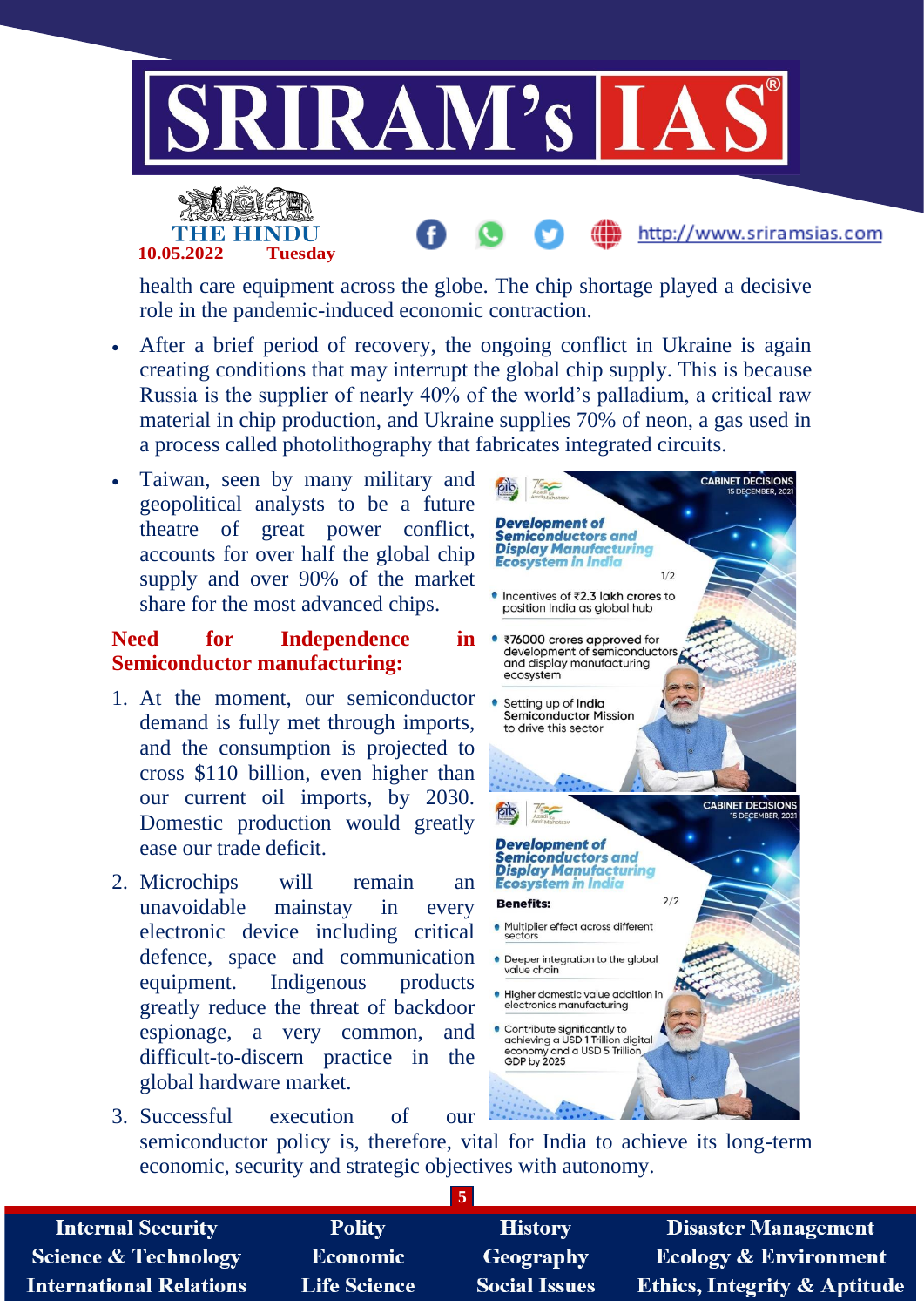

#### **Searching for independence in Chip manufacturing:**

**10.05.2022 Tuesday**

- 1. In recent times, the United States (US), China, and the European Union (EU) have been making concerted efforts to diversify their chip supply chains, and decrease their dependency on this crucial yet vulnerable ecosystem.
- 2. For instance, the EU proposed the European Chips Act, seeking to mobilise \$49 billion of public and private investments into semiconductor technology and applications, with the stated aspiration of doubling their global market share to 20% by 2030.
- 3. The US is working on its own Chips Act to boost domestic manufacturing and has convinced Taiwan's Taiwan Semiconductor Manufacturing Company (TSMC) to build a \$12 billion facility in Arizona, aiming to produce cutting edge 5-nanometre chips by 2024.
- 4. India announced an ambitious semiconductor sector road map against this highly competitive and volatile backdrop at the end of last year. The initial response has been very positive, with three consortiums with requisite credentials showing interest in setting up fabrication facilities.

#### **India's potential:**

- 1. The fabrication plants would also have to be supported by a very diverse secondary ecosystem of packaging, testing, and design units.
- 2. India does have a strong foundation required to create these, with most of the global chip companies already having their research and development innovation centres here, and with the country contributing over 20% of the world's chip design engineers.
- 3. The government has also conceptualised a Chips-to-Startups (C2S) programme that will create a talent pool of 85,000 high skilled engineers, equipped to support the domestic industry.
- 4. A fabrication facility would also need an uninterrupted power supply and could use up millions of gallons of ultra-pure water. Despite these challenges, the strides we have made in sectors including IT, space, biotech and vaccine industries show that with political will and private participation, India can thrive in globally competitive environments.

| <b>Internal Security</b>        | <b>Polity</b>       | <b>History</b>       | <b>Disaster Management</b>              |
|---------------------------------|---------------------|----------------------|-----------------------------------------|
| <b>Science &amp; Technology</b> | <b>Economic</b>     | Geography            | <b>Ecology &amp; Environment</b>        |
| <b>International Relations</b>  | <b>Life Science</b> | <b>Social Issues</b> | <b>Ethics, Integrity &amp; Aptitude</b> |